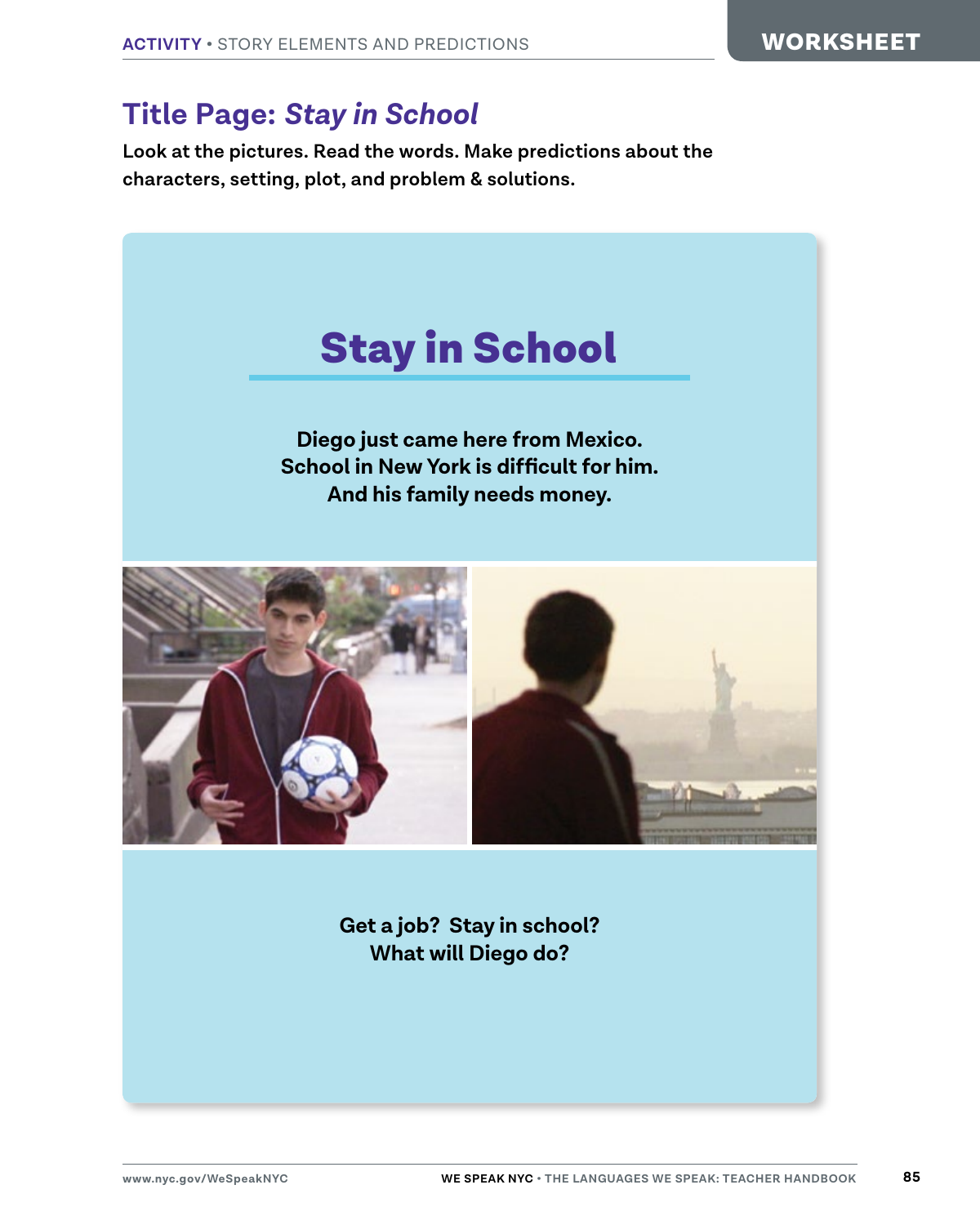# **Missing Dialogue:** *Stay in School* (pg. 1)

*What do you think the characters may be saying in the empty bubbles?* **Work with a partner to fill them in.**

#### Problems at Home

**Juan and Carmen don't have enough money to pay the rent. Diego hears them talking.**



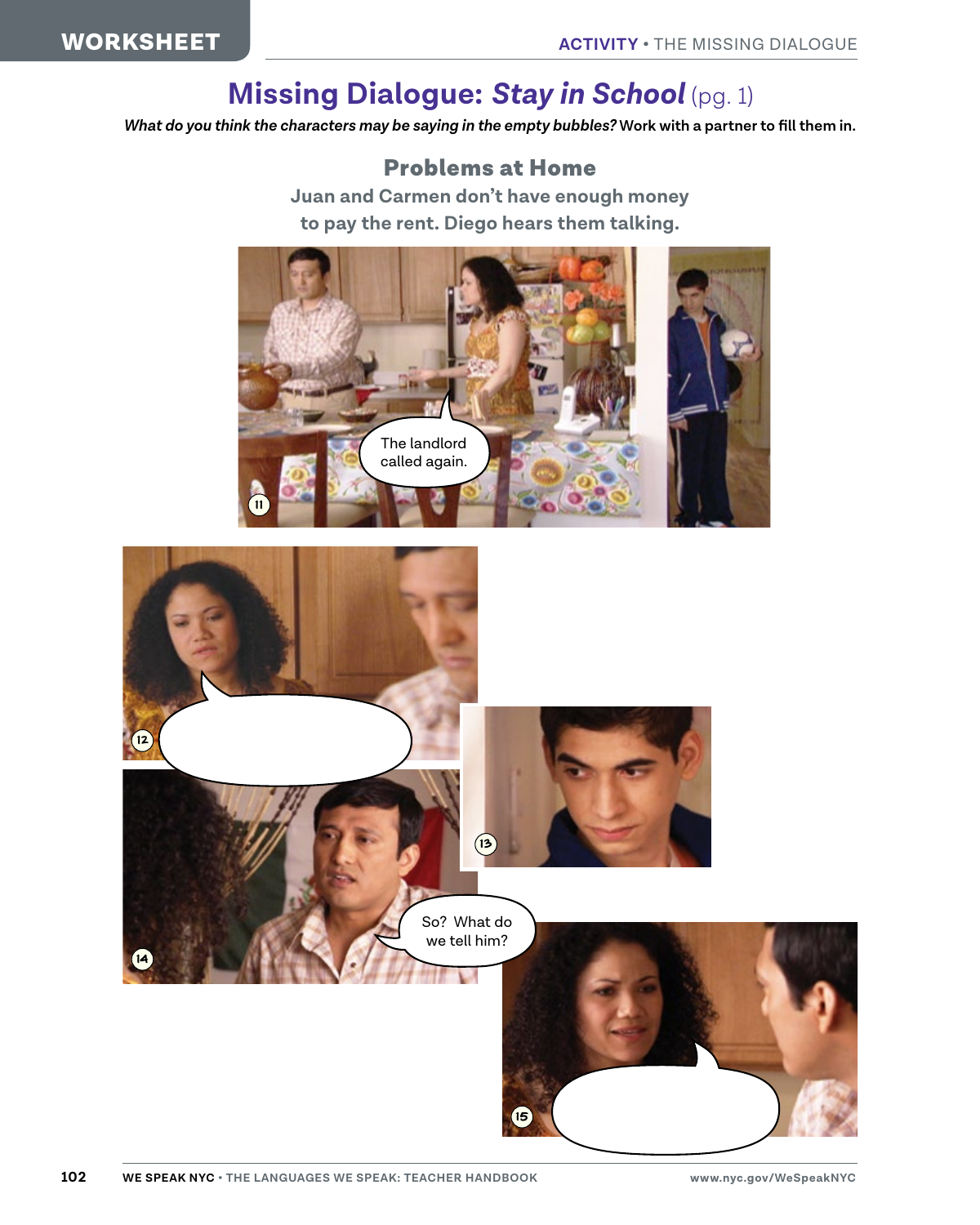## **Missing Dialogue:** *Stay in School* (pg. 2)



#### **Juan and Carmen are worried about paying the rent. Diego wants to help.**